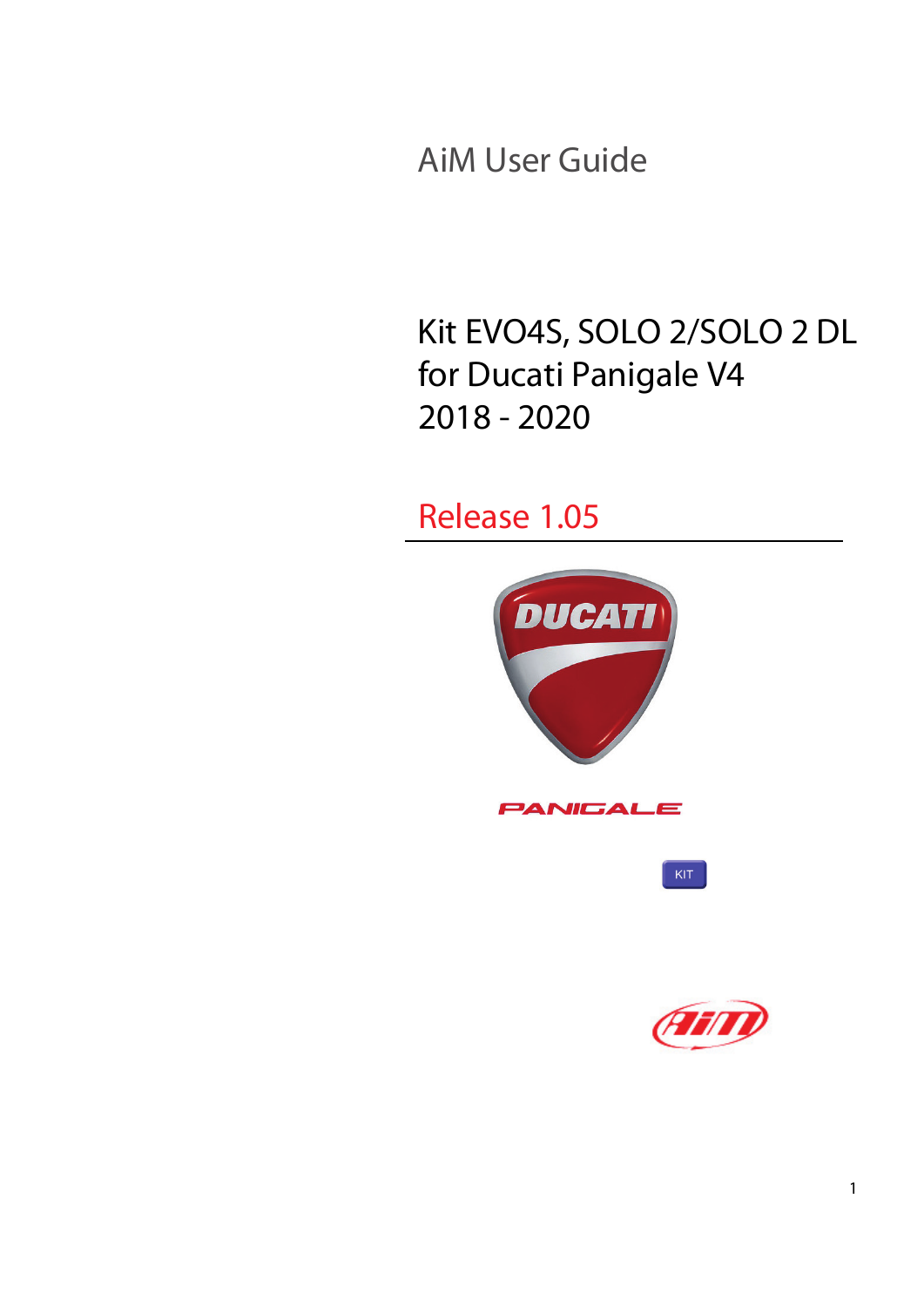

#### 1 Models and years

This manual explains how to connect EVO4S/SOLO 2 DL to the bike engine control unit (ECU) and how to install AiM SOLO 2/SOLO 2 DL on the bike steering plate.

Compatible models are:

• Ducati - Panigale V4 2018 - 2020

**Warning**: for these models/years AiM recommends not to remove the stock dash. Doing so will disable some of the bike functions or safety controls. AiM Tech srl will not be held responsible for any consequences that may result from the replacement of the original instrumentation cluster.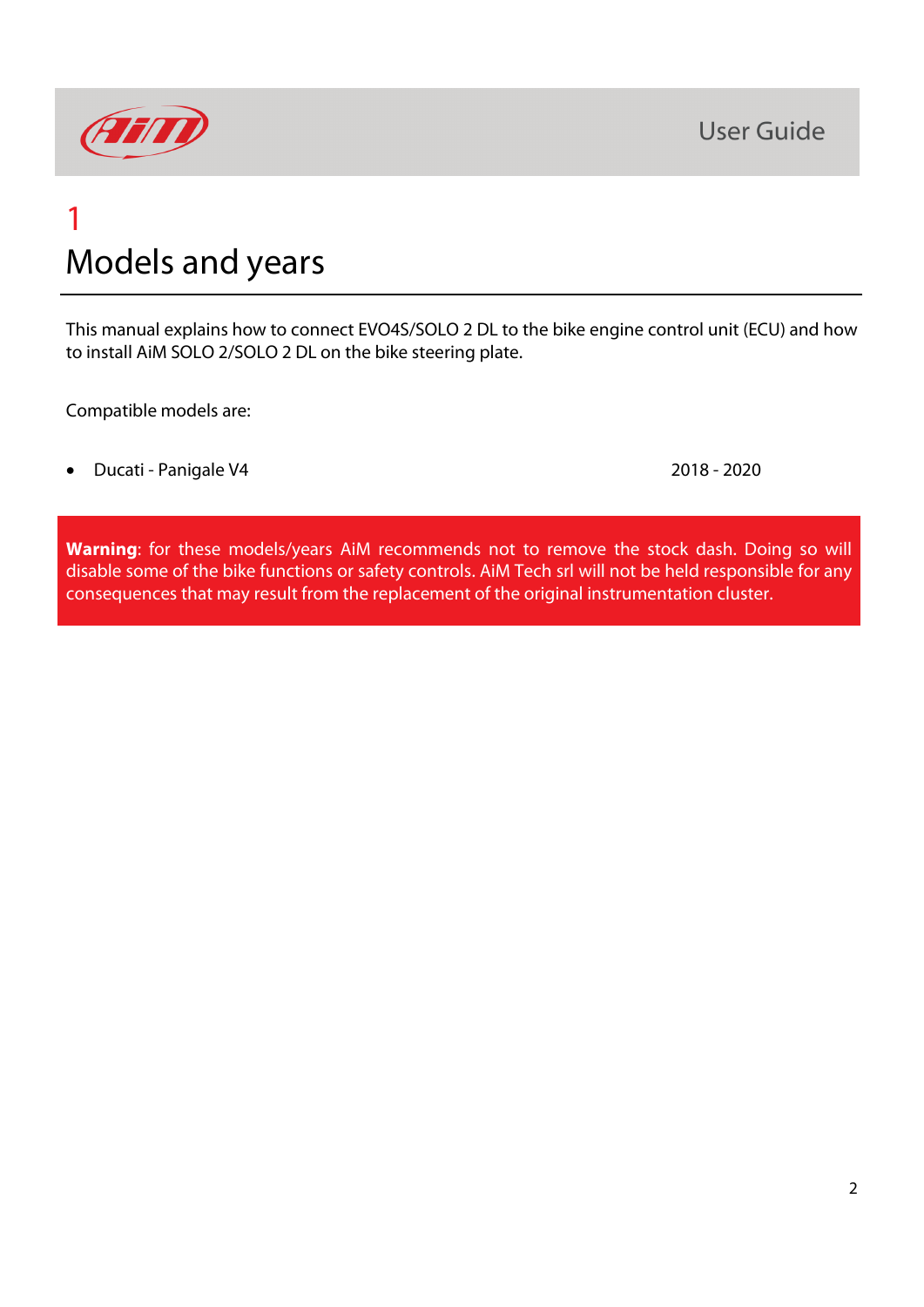



# 2 Kit contents and part numbers

AiM developed a specific installation bracket for SOLO 2/SOLO 2 DL and a connection cable to the ECU for EVO4S/SOLO 2 DL.

# 2.1 Bracket for SOLO 2/SOLO 2 DL

Part number for **SOLO 2/SOLO 2 DL** installation bracket for **Ducati Panigale V4** - shown below – is: **X46KSTSDP.**



Installation kit contains:

- 1 bracket (**1**)
- 2 allen screws with flat head M4x10mm (**2**)
- 1 washer (**3**)
- 1 rawl nut (**4**)
- 1 allen screw with rounded head M8x45mm (**5**)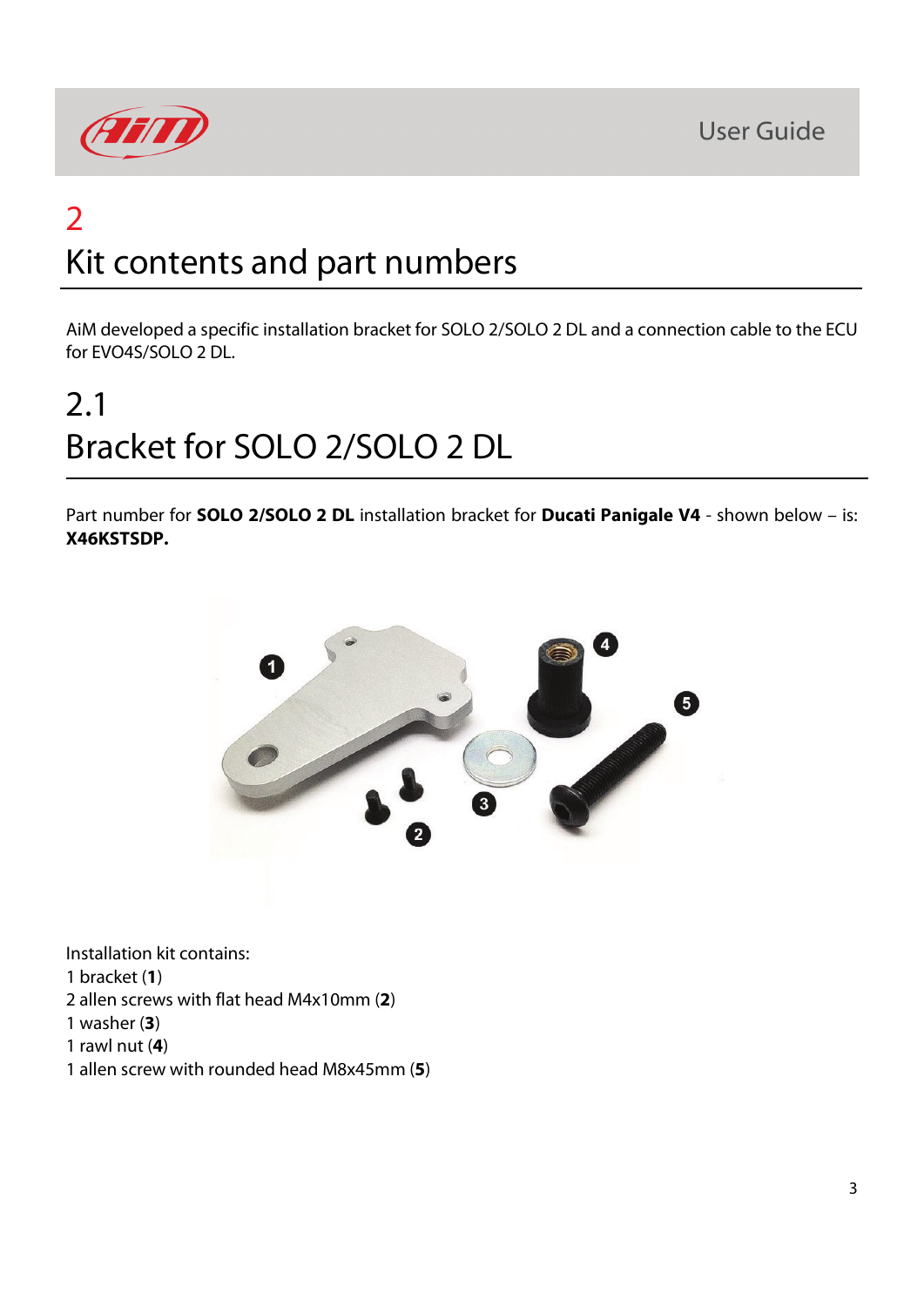

# 2.2 AiM cable for SOLO 2 DL

Part number for **SOLO 2 DL** connection cable for **Ducati Panigale V4**– shown below – is: **V02569170**.



Following image shows the cable constructive scheme.



connetor pinout contact insertion view

Connection cable for SOLO 2 DL and installation bracket for **Ducati Panigale V4** can be bought together. Part number: **V0256917CSP.**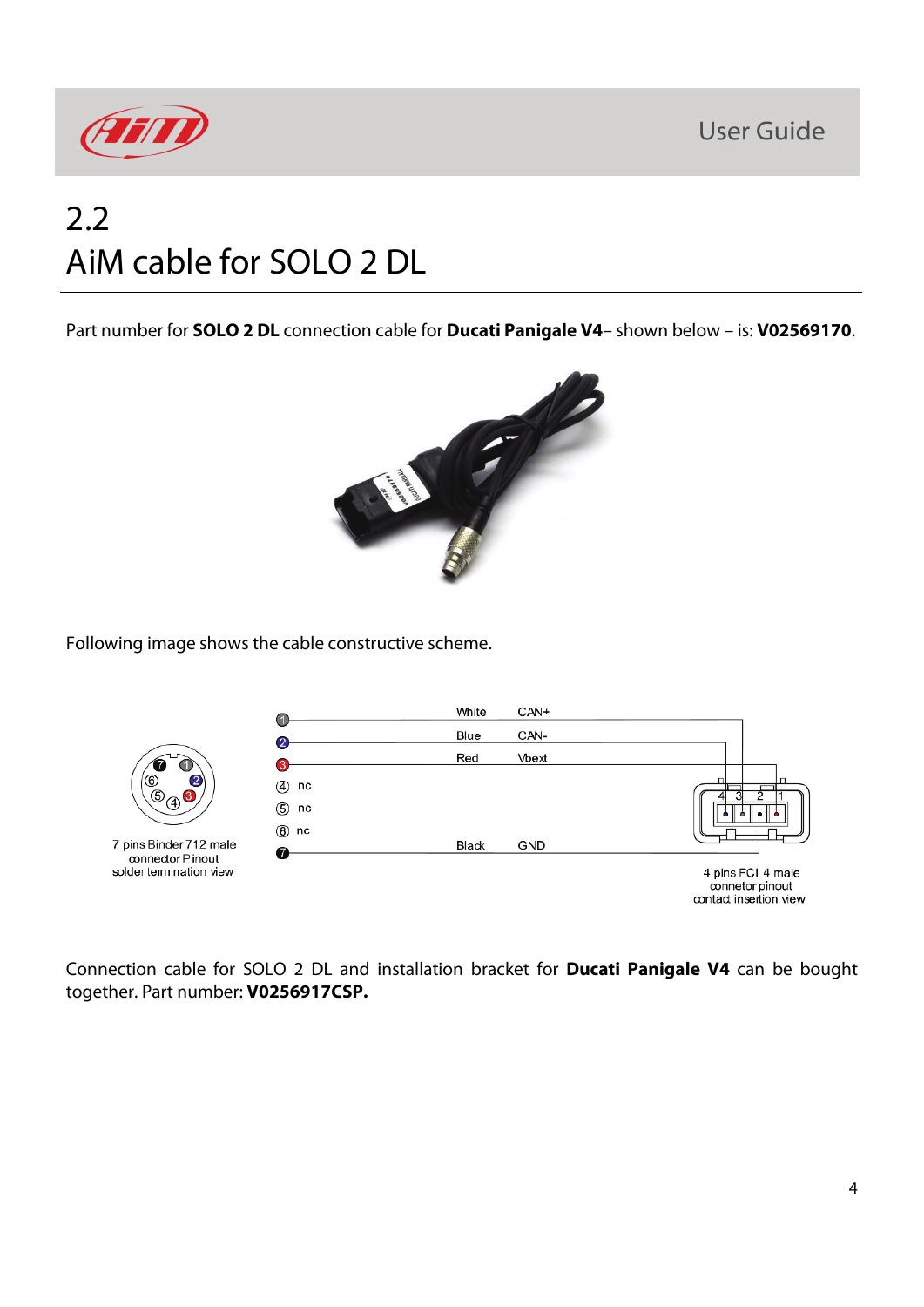



#### 2.2 AiM cable for EVO4S

Part number for **EVO4S** connection cable for **Ducati Panigale V4** – shown below – is: **V02585180.**



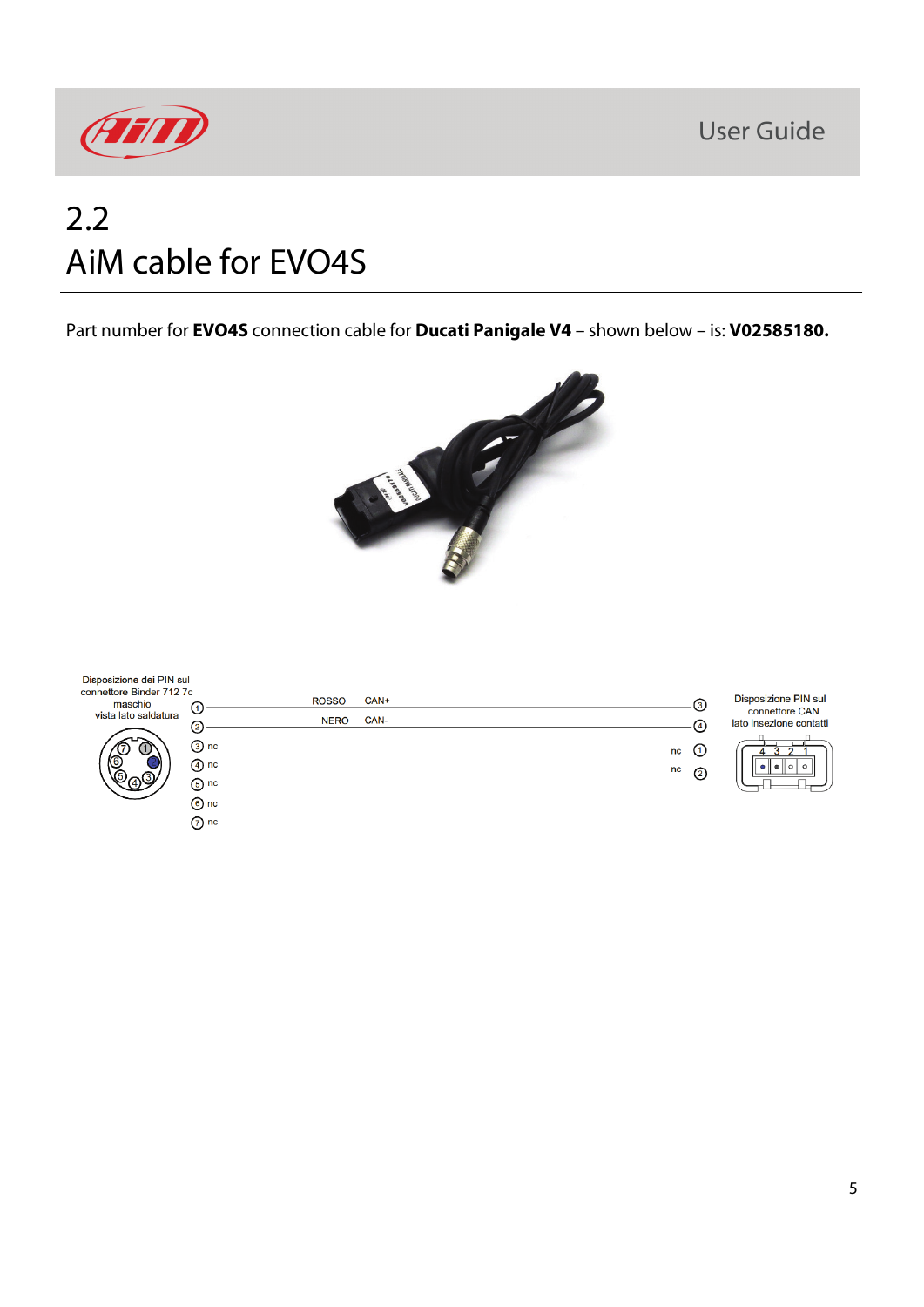

# 3 EVO4S/SOLO 2 DL connection

To connect EVO4S/SOLO 2 DL to the bike ECU use the DDA connector placed under the bike tail and shown here below:

Open the bike tail and remove the cap from the DDA connector (shown on the right), then plug the specific AiM cable.

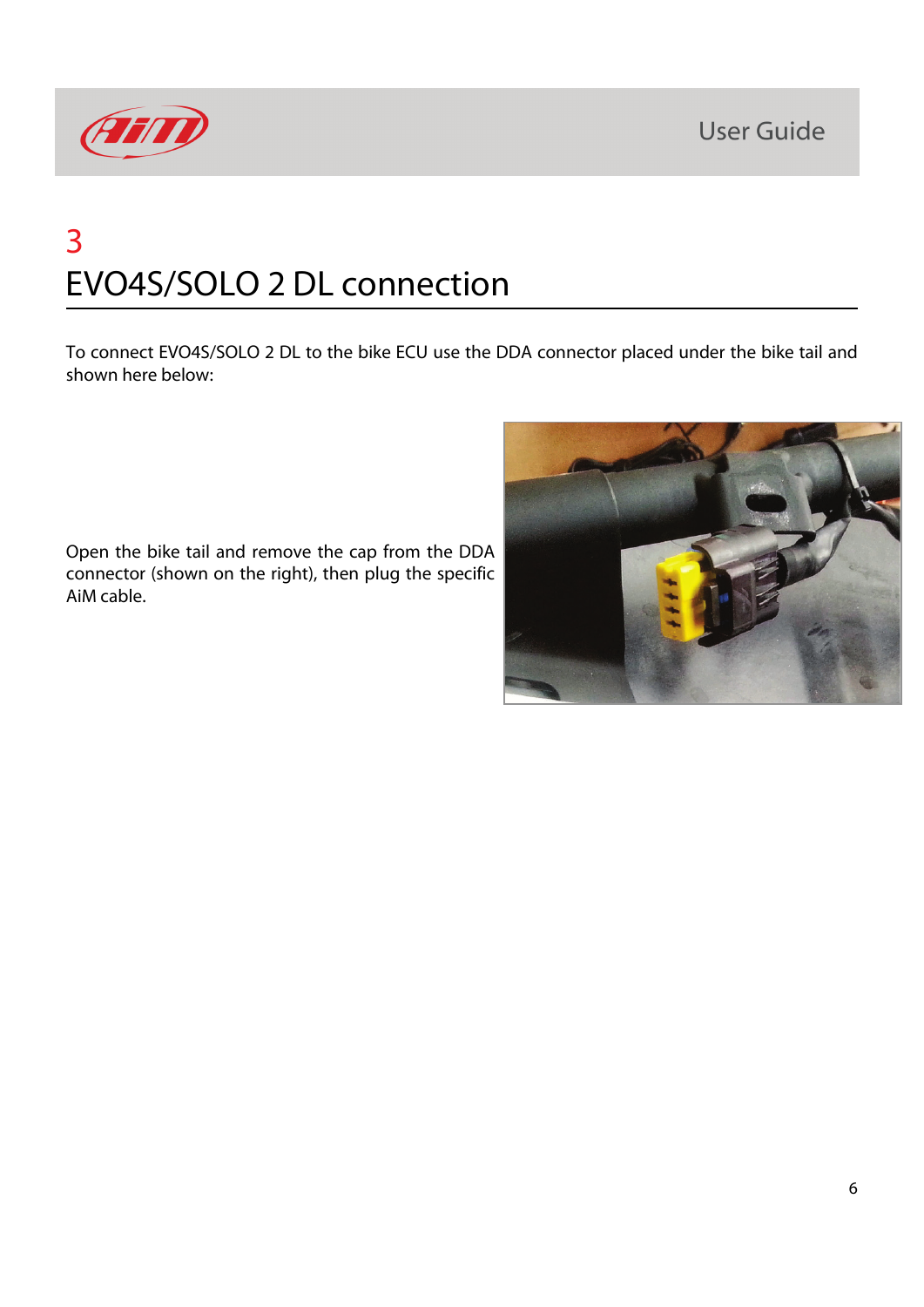



#### 4 Configuration with Race Studio 3

Before connecting EVO4S/SOLO 2 DL to the bike ECU, set all functions using the AiM software Race Studio 3. The parameters to set in the AiM device configuration section are ("ECU Stream" tab):

- ECU Manufacturer: **DUCATI**
	-
- 
- ECU Model: **PANIGALE V4** for Ducati Panigale V4 (2018 2020)

After this first selection, enable/disable the 120Ohm resistor and the "Silent" mode on CAN Bus as follows:

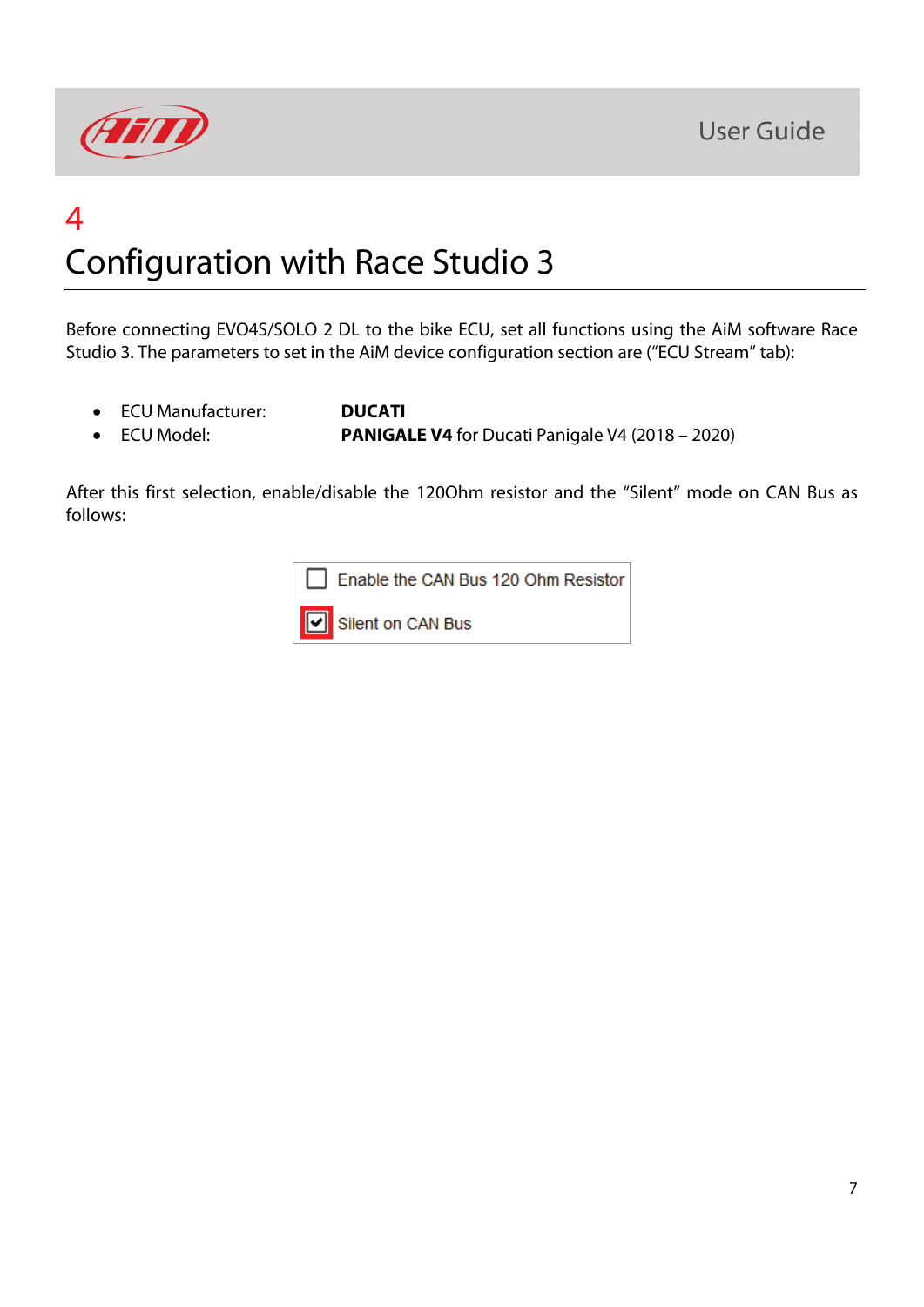



# 5 "Ducati – PANIGALE V4" protocol

Received channels by EVO4S/SOLO 2 DL configured with "Ducati – PANIGALE V4" protocol are:

| <b>CHANNEL NAME</b> | <b>FUNCTION</b>                     |
|---------------------|-------------------------------------|
| <b>RPM</b>          | <b>RPM</b>                          |
| Gear                | Engaged gear                        |
| <b>Speed Rear</b>   | Rear wheel speed                    |
| <b>Speed Front</b>  | Front wheel speed                   |
| Lon Acc             | Longitudinal acceleration           |
| Lat Acc             | Lateral acceleration                |
| <b>Roll Rate</b>    | Roll rate                           |
| <b>Pitch Rate</b>   | Pitch rate                          |
| <b>Yaw Rate</b>     | Yaw rate                            |
| <b>Engine Temp</b>  | Engine coolant temperature          |
| <b>Intake Temp</b>  | Intake air temperature              |
| <b>TPS Vert</b>     | Vertical throttle position sensor   |
| <b>TPS Hor</b>      | Horizontal throttle position sensor |
| <b>Bike Angle</b>   | Bike lean angle                     |
| <b>Brake Front</b>  | Front brake position                |
| Twist grip          | Hand throttle position              |
| <b>Battery Volt</b> | <b>Battery voltage</b>              |
| ShiftSw             | Shift switch                        |
| <b>Trq Slow</b>     | Torque slow                         |
| <b>Trg Fast</b>     | Torque fast                         |
| <b>EBC ON</b>       | Engine brake control ON             |
| <b>EBC Lv</b>       | Engine brake level                  |
| <b>DWC OFF</b>      | Ducati wheelie control OFF          |
| DWC Lv              | Ducati wheelie control level        |